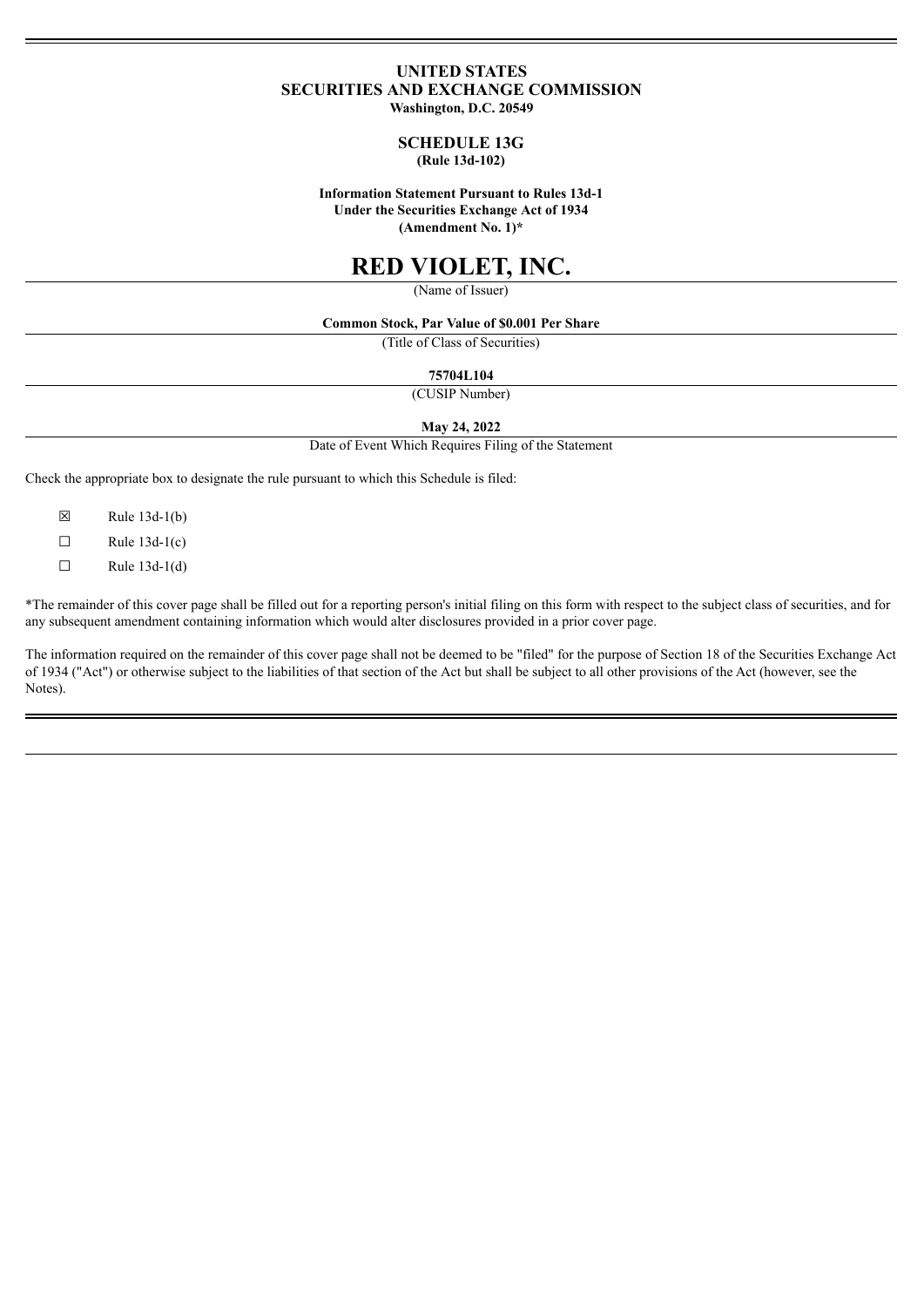| Name of Reporting Person                          |
|---------------------------------------------------|
| S.S. or I.R.S. Identification No. of Above Person |
| Trigran Investments, Inc.                         |

 $\Gamma$  Check the Appropriate Box if a Member of a  $G$ 

| z.                                           |     |                      | Check the Appropriate Box II a Member of a Group                                                         |
|----------------------------------------------|-----|----------------------|----------------------------------------------------------------------------------------------------------|
|                                              | (a) | $\Box$               |                                                                                                          |
|                                              | (b) | $\boxtimes$          |                                                                                                          |
|                                              |     |                      |                                                                                                          |
| 3.                                           |     | SEC Use Only         |                                                                                                          |
| 4.                                           |     | Illinois corporation | Citizenship or Place of Organization                                                                     |
|                                              |     | 5.                   | Sole Voting Power<br>$\overline{0}$                                                                      |
| Number of<br>Shares<br>Beneficially          |     | 6.                   | Shared Voting Power<br>1,334,085 shares of common stock                                                  |
| Owned by<br>Each<br>Reporting<br>Person With |     | 7.                   | Sole Dispositive Power<br>$\overline{0}$                                                                 |
|                                              |     | 8.                   | Shared Dispositive Power<br>1,412,071 shares of common stock                                             |
| 9.                                           |     |                      | Aggregate Amount Beneficially Owned by Each Reporting Person<br>$1,412,071$ shares of common stock $(1)$ |
| 10.                                          |     |                      | Check Box if the Aggregate Amount in Row (9) Excludes Certain Shares $\Box$                              |

- 11. Percent of Class Represented by Amount in Row (9) Approximately 10.4% (based on 13,523,067 shares of common stock issued and outstanding as of May 2, 2022, pursuant to the Red Violet, Inc. Form 10-Q filed with the SEC on May 4, 2022)
- 12. Type of Reporting Person IA/CO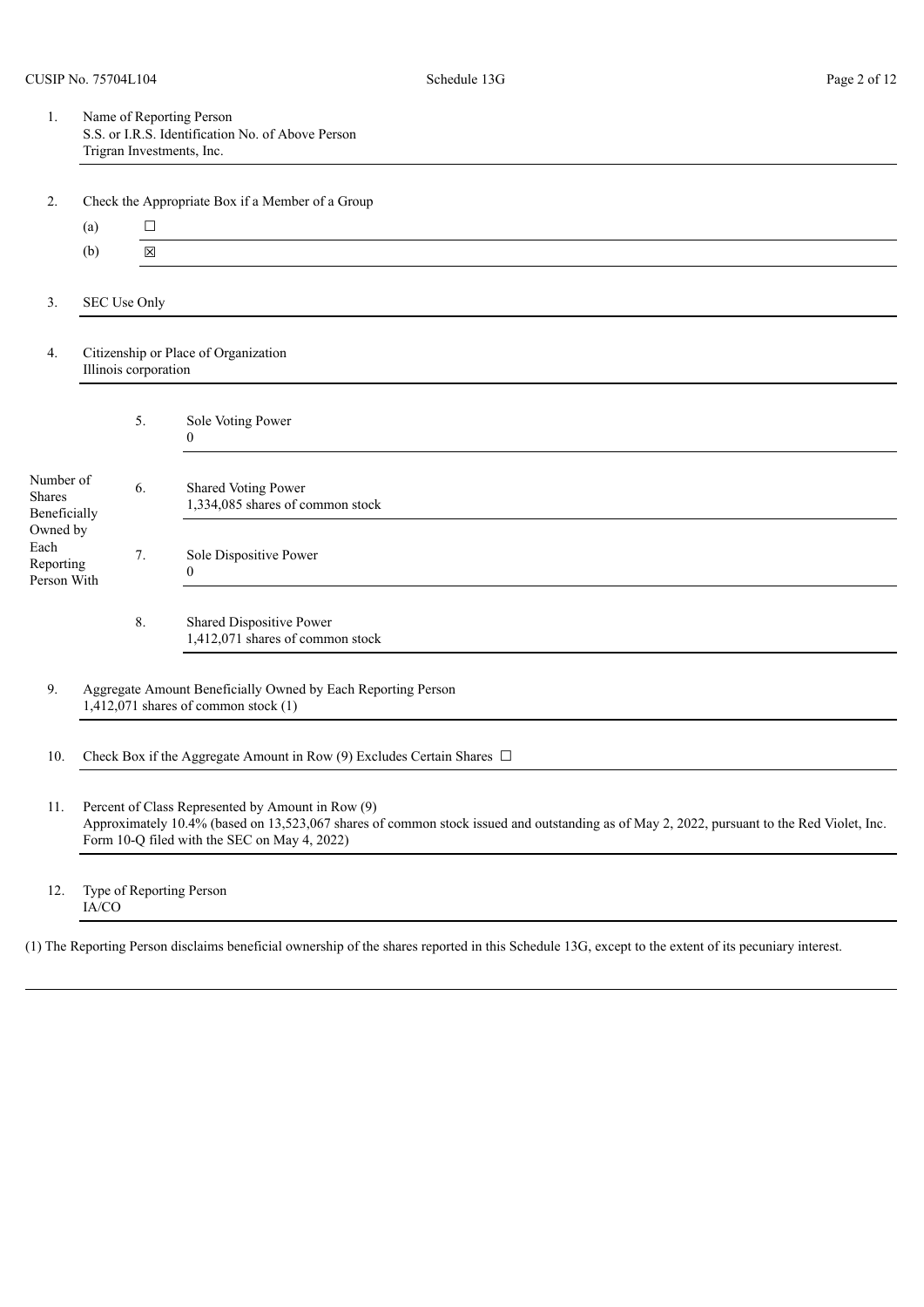| Name of Reporting Person<br>S.S. or I.R.S. Identification No. of Above Person |
|-------------------------------------------------------------------------------|
| Douglas Granat                                                                |

|                                              |              |              | Check the <i>Appropriate</i> Dox if a Memoer of a Group        |
|----------------------------------------------|--------------|--------------|----------------------------------------------------------------|
|                                              | (a)          | $\Box$       |                                                                |
|                                              | (b)          | $\boxtimes$  |                                                                |
|                                              |              |              |                                                                |
| 3.                                           |              | SEC Use Only |                                                                |
| 4.                                           | U.S. Citizen |              | Citizenship or Place of Organization                           |
|                                              |              | 5.           | Sole Voting Power<br>$\theta$                                  |
| Number of<br><b>Shares</b><br>Beneficially   |              | 6.           | <b>Shared Voting Power</b><br>1,334,085 shares of common stock |
| Owned by<br>Each<br>Reporting<br>Person With |              | 7.           | Sole Dispositive Power<br>$\mathbf{0}$                         |
|                                              |              | 8.           | Shared Dispositive Power<br>1,412,071 shares of common stock   |

10. Check Box if the Aggregate Amount in Row (9) Excludes Certain Shares  $\Box$ 

11. Percent of Class Represented by Amount in Row (9) Approximately 10.4% (based on 13,523,067 shares of common stock issued and outstanding as of May 2, 2022, pursuant to the Red Violet, Inc. Form 10-Q filed with the SEC on May 4, 2022)

12. Type of Reporting Person IN/HC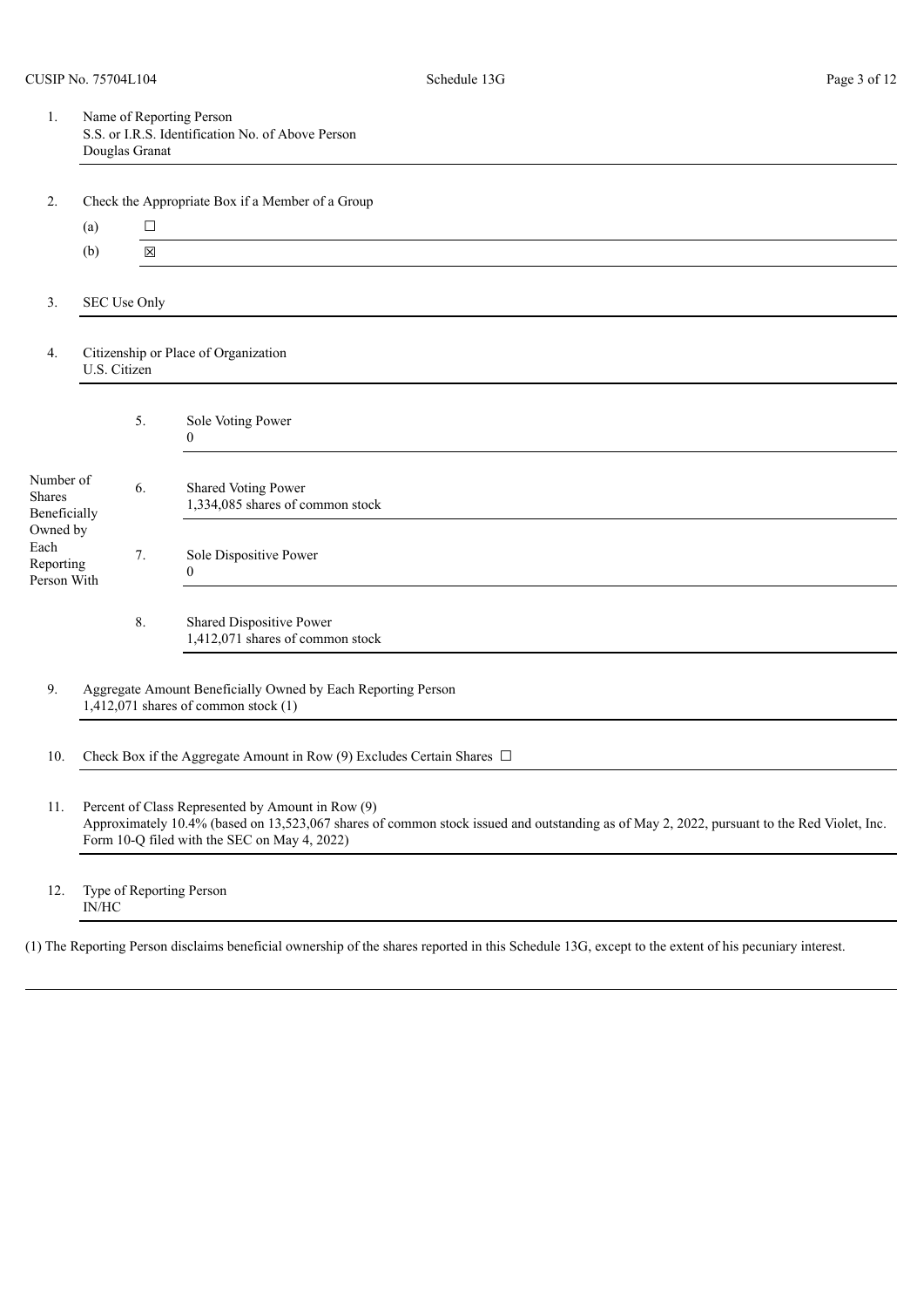| Name of Reporting Person                          |
|---------------------------------------------------|
| S.S. or I.R.S. Identification No. of Above Person |
| Lawrence A. Oberman                               |

|                                              |              | . .          | $\overline{1}$                                                                                           |
|----------------------------------------------|--------------|--------------|----------------------------------------------------------------------------------------------------------|
|                                              | (a)          | $\Box$       |                                                                                                          |
|                                              | (b)          | $\boxtimes$  |                                                                                                          |
|                                              |              |              |                                                                                                          |
| 3.                                           |              | SEC Use Only |                                                                                                          |
| 4.                                           | U.S. Citizen |              | Citizenship or Place of Organization                                                                     |
|                                              |              | 5.           | Sole Voting Power<br>$\theta$                                                                            |
| Number of<br><b>Shares</b><br>Beneficially   |              | 6.           | Shared Voting Power<br>1,334,085 shares of common stock                                                  |
| Owned by<br>Each<br>Reporting<br>Person With |              | 7.           | Sole Dispositive Power<br>$\overline{0}$                                                                 |
|                                              |              | 8.           | Shared Dispositive Power<br>1,412,071 shares of common stock                                             |
| 9.                                           |              |              | Aggregate Amount Beneficially Owned by Each Reporting Person<br>$1,412,071$ shares of common stock $(1)$ |

10. Check Box if the Aggregate Amount in Row (9) Excludes Certain Shares  $\Box$ 

11. Percent of Class Represented by Amount in Row (9) Approximately 10.4% (based on 13,523,067 shares of common stock issued and outstanding as of May 2, 2022, pursuant to the Red Violet, Inc. Form 10-Q filed with the SEC on May 4, 2022)

12. Type of Reporting Person IN/HC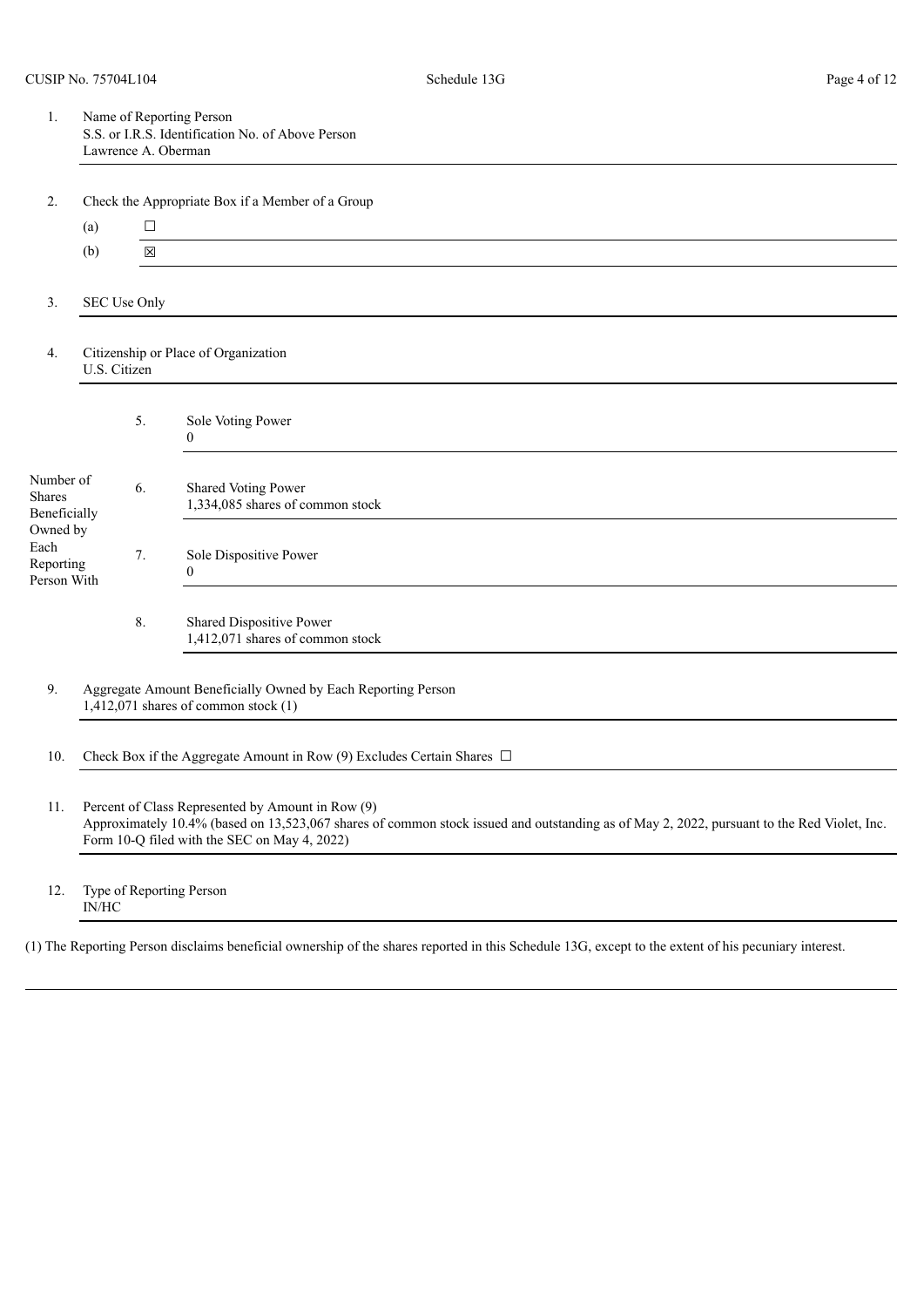| Name of Reporting Person                          |
|---------------------------------------------------|
| S.S. or I.R.S. Identification No. of Above Person |
| Steven G. Simon                                   |

|                                              | (a)          | $\Box$       |                                                                                                          |
|----------------------------------------------|--------------|--------------|----------------------------------------------------------------------------------------------------------|
|                                              | (b)          | $\boxtimes$  |                                                                                                          |
|                                              |              |              |                                                                                                          |
| 3.                                           |              | SEC Use Only |                                                                                                          |
| 4.                                           | U.S. Citizen |              | Citizenship or Place of Organization                                                                     |
|                                              |              | 5.           | Sole Voting Power<br>$\overline{0}$                                                                      |
| Number of<br><b>Shares</b><br>Beneficially   |              | 6.           | Shared Voting Power<br>1,334,085 shares of common stock                                                  |
| Owned by<br>Each<br>Reporting<br>Person With |              | 7.           | Sole Dispositive Power<br>$\mathbf{0}$                                                                   |
|                                              |              | 8.           | Shared Dispositive Power<br>1,412,071 shares of common stock                                             |
| 9.                                           |              |              | Aggregate Amount Beneficially Owned by Each Reporting Person<br>$1,412,071$ shares of common stock $(1)$ |

10. Check Box if the Aggregate Amount in Row (9) Excludes Certain Shares  $\Box$ 

11. Percent of Class Represented by Amount in Row (9) Approximately 10.4% (based on 13,523,067 shares of common stock issued and outstanding as of May 2, 2022, pursuant to the Red Violet, Inc. Form 10-Q filed with the SEC on May 4, 2022)

12. Type of Reporting Person IN/HC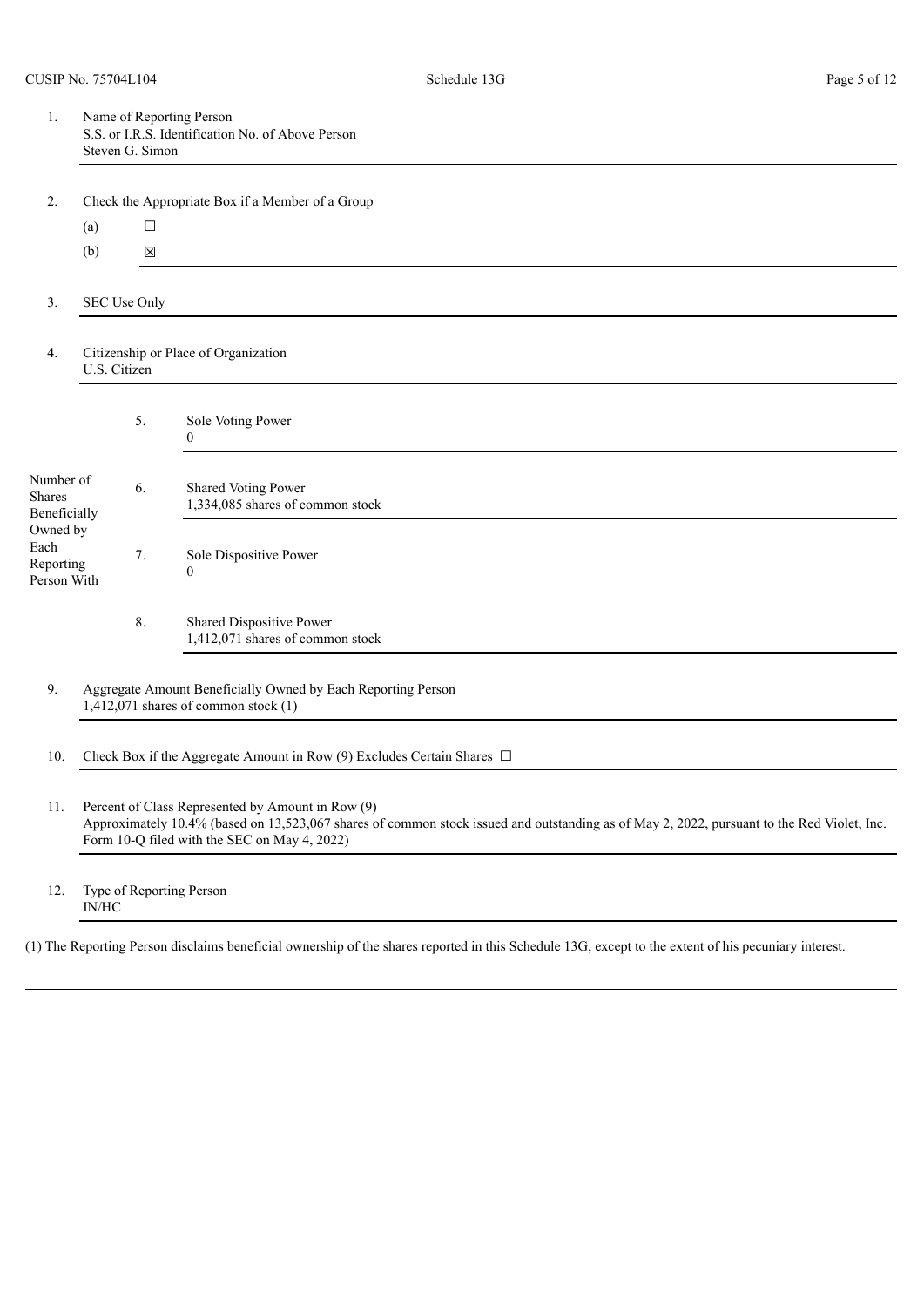| Ι. | Name of Reporting Person                          |
|----|---------------------------------------------------|
|    | S.S. or I.R.S. Identification No. of Above Person |
|    | Bradley F. Simon                                  |

|                                              | (a)          | $\Box$       |                                                                |
|----------------------------------------------|--------------|--------------|----------------------------------------------------------------|
|                                              | (b)          | $\boxtimes$  |                                                                |
|                                              |              |              |                                                                |
| 3.                                           |              | SEC Use Only |                                                                |
| 4.                                           | U.S. Citizen |              | Citizenship or Place of Organization                           |
|                                              |              | 5.           | Sole Voting Power<br>$\overline{0}$                            |
| Number of<br>Shares<br>Beneficially          |              | 6.           | <b>Shared Voting Power</b><br>1,334,085 shares of common stock |
| Owned by<br>Each<br>Reporting<br>Person With |              | 7.           | Sole Dispositive Power<br>$\mathbf{0}$                         |
|                                              |              | 8.           | Shared Dispositive Power<br>1,412,071 shares of common stock   |

10. Check Box if the Aggregate Amount in Row (9) Excludes Certain Shares  $\Box$ 

11. Percent of Class Represented by Amount in Row (9) Approximately 10.4% (based on 13,523,067 shares of common stock issued and outstanding as of May 2, 2022, pursuant to the Red Violet, Inc. Form 10-Q filed with the SEC on May 4, 2022)

12. Type of Reporting Person IN/HC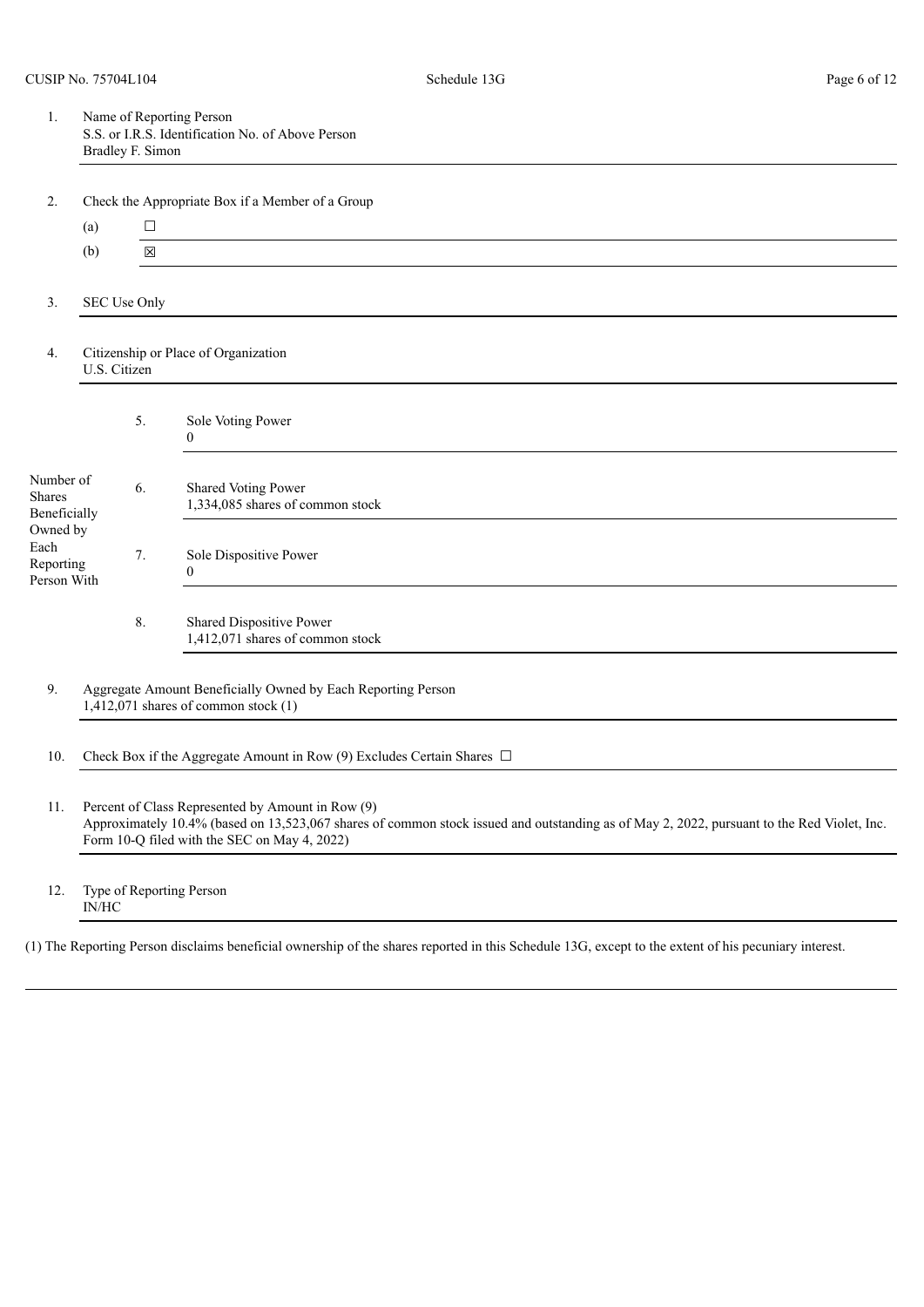| Name of Reporting Person                          |
|---------------------------------------------------|
| S.S. or I.R.S. Identification No. of Above Person |
| Steven R. Monieson                                |

|                          |              |              | encen the rippropriate Box II a memoer of a Group       |
|--------------------------|--------------|--------------|---------------------------------------------------------|
|                          | (a)          | $\Box$       |                                                         |
|                          | (b)          | $\boxtimes$  |                                                         |
|                          |              |              |                                                         |
| 3.                       |              | SEC Use Only |                                                         |
|                          |              |              |                                                         |
| 4.                       | U.S. Citizen |              | Citizenship or Place of Organization                    |
|                          |              |              |                                                         |
|                          |              | 5.           | Sole Voting Power                                       |
|                          |              |              | $\theta$                                                |
| Number of                |              |              |                                                         |
| <b>Shares</b>            |              | 6.           | Shared Voting Power<br>1,334,085 shares of common stock |
| Beneficially<br>Owned by |              |              |                                                         |
| Each                     |              | 7.           | Sole Dispositive Power                                  |
| Reporting<br>Person With |              |              | $\overline{0}$                                          |
|                          |              |              |                                                         |
|                          |              | 8.           | Shared Dispositive Power                                |
|                          |              |              | 1,412,071 shares of common stock                        |

10. Check Box if the Aggregate Amount in Row (9) Excludes Certain Shares  $\Box$ 

11. Percent of Class Represented by Amount in Row (9) Approximately 10.4% (based on 13,523,067 shares of common stock issued and outstanding as of May 2, 2022, pursuant to the Red Violet, Inc. Form 10-Q filed with the SEC on May 4, 2022)

12. Type of Reporting Person IN/HC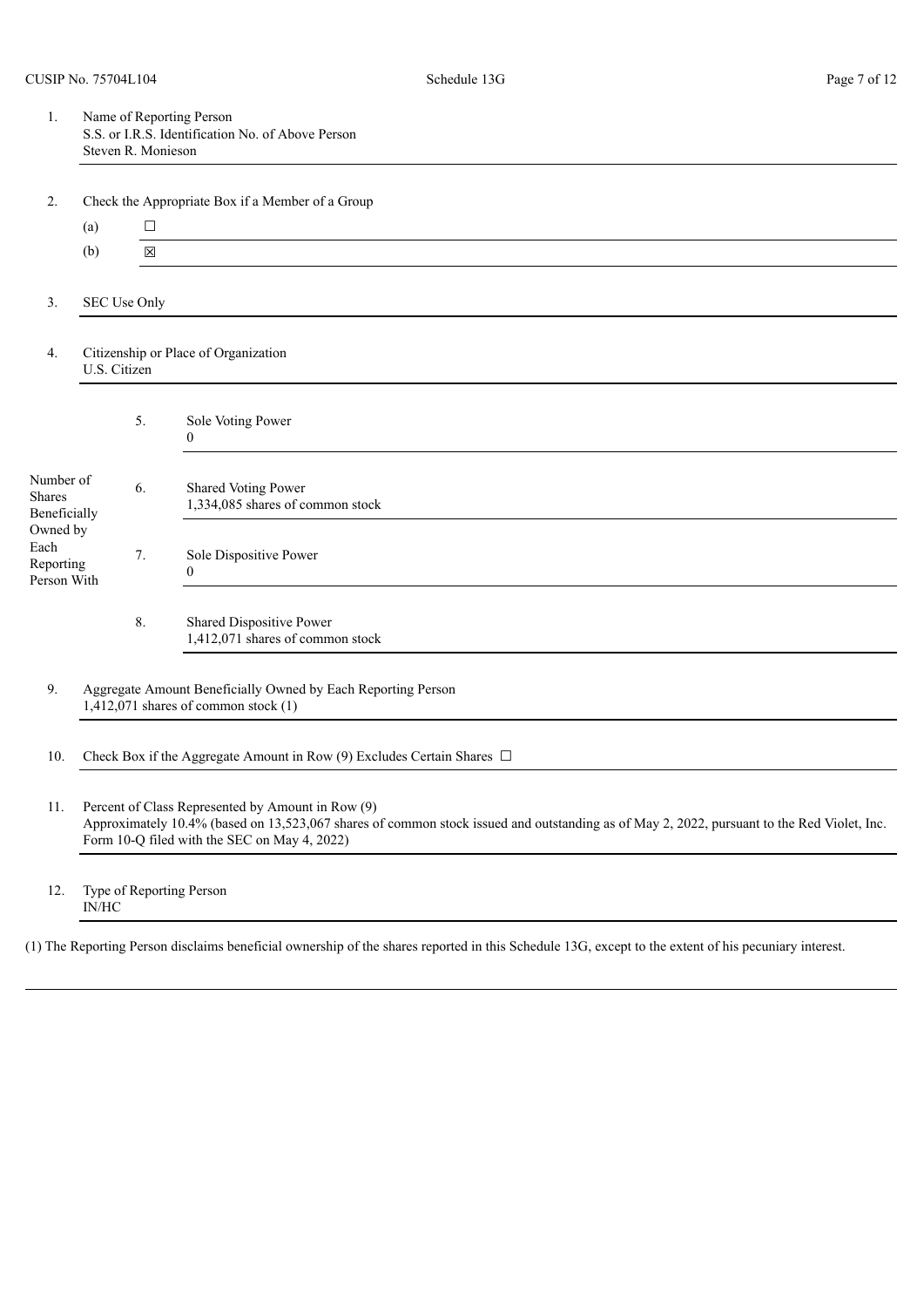| Item $1(a)$ | Name of Issuer:<br>Red Violet, Inc.                                                                                    |
|-------------|------------------------------------------------------------------------------------------------------------------------|
| Item $1(b)$ | Address of Issuer's Principal Executive Offices:<br>2650 North Military Trail, Suite 300<br>Boca Raton, Florida 33431  |
| Item $2(a)$ | Name of Person Filing<br>See Item $2(c)$                                                                               |
| Item $2(b)$ | Address of Principal Business Office<br>See Item $2(c)$                                                                |
| Item $2(c)$ | Citizenship<br>Trigran Investments, Inc.<br>630 Dundee Road, Suite 230<br>Northbrook, IL 60062<br>Illinois corporation |
|             | Douglas Granat<br>630 Dundee Road, Suite 230<br>Northbrook, IL 60062<br>U.S. Citizen                                   |
|             | Lawrence A. Oberman<br>630 Dundee Road, Suite 230<br>Northbrook, IL 60062<br>U.S. Citizen                              |
|             | Steven G. Simon<br>630 Dundee Road, Suite 230<br>Northbrook, IL 60062<br>U.S. Citizen                                  |
|             | Bradley F. Simon<br>630 Dundee Road, Suite 230<br>Northbrook, Illinois 60062<br>U.S. Citizen                           |
|             | Steven R. Monieson<br>630 Dundee Road, Suite 230<br>Northbrook, Illinois 60062<br>U.S. Citizen                         |
| 2(d)        | Title of Class of Securities:<br>Common Stock, par value of \$0.001 per share                                          |
| 2(e)        | <b>CUSIP Number:</b><br>75704L104                                                                                      |
| Item 3      | If this statement is filed pursuant to Rules $13d-1(b)$ , or $13d-2(b)$ or (c), check whether the person filing is a:  |
|             | $\Box$<br>Broker or dealer registered under section 15 of the Exchange Act;<br>(a)                                     |
|             | $\Box$<br>Bank as defined in section $3(a)(6)$ of the Exchange Act;<br>(b)                                             |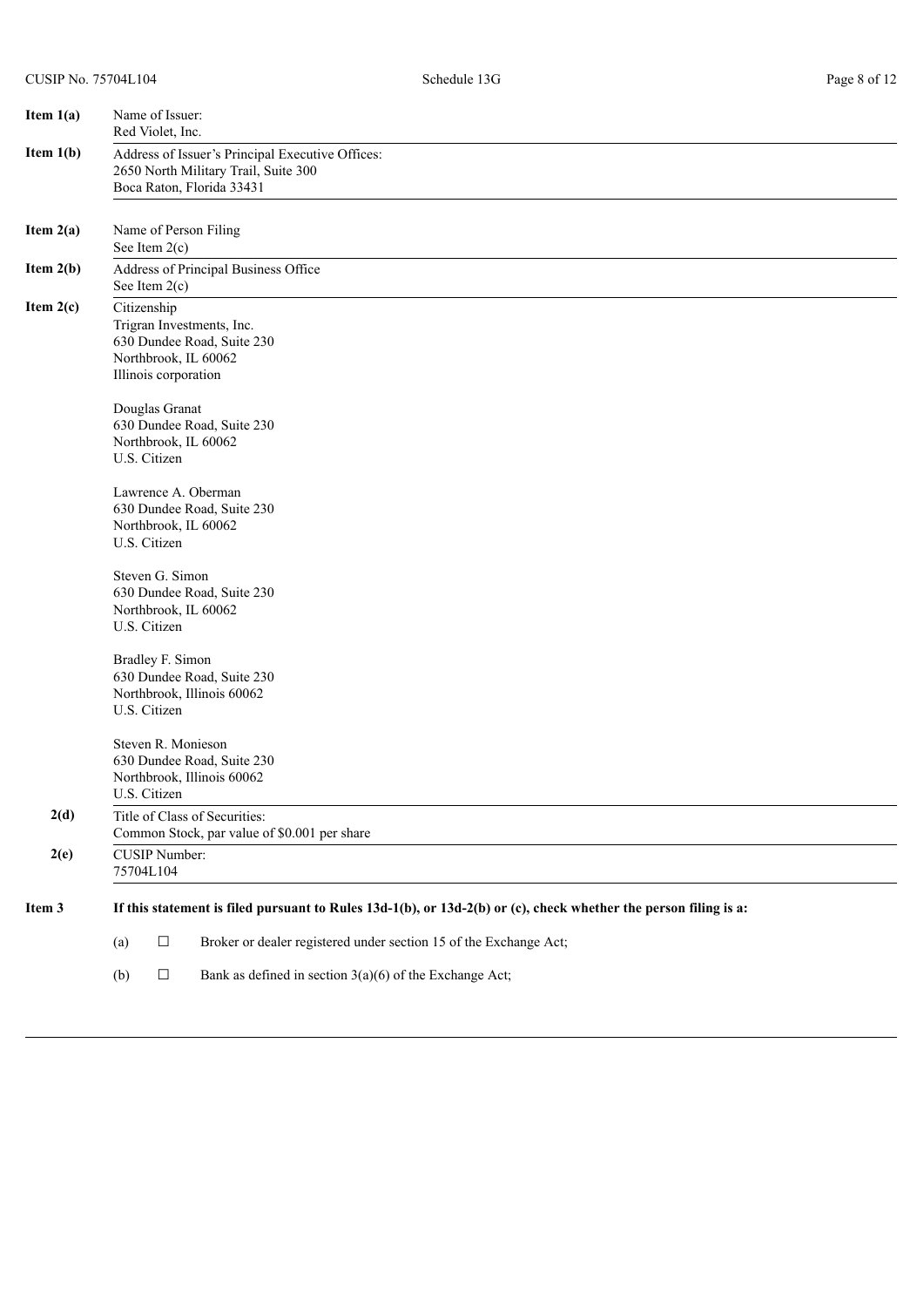| (c) | □      | Insurance company as defined in section $3(a)(19)$ of the Exchange Act;                                                                                                                |
|-----|--------|----------------------------------------------------------------------------------------------------------------------------------------------------------------------------------------|
| (d) | □      | Investment company registered under section 8 of the Investment Company Act;                                                                                                           |
| (e) | ⊠      | An investment adviser in accordance with Rule $13d-1(b)(1)(ii)(E)$ ;                                                                                                                   |
| (f) | □      | An employee benefit plan or endowment fund in accordance with Rule $13d-1(b)(1)(ii)(F)$ ;                                                                                              |
| (g) | X      | A parent holding company or control person in accordance with Rule $13d-1(b)(1)(ii)(G)$ ;                                                                                              |
| (h) | □      | A savings association as defined in Section 3(b) of the Federal Deposit Insurance Act;                                                                                                 |
| (i) | □      | A church plan that is excluded from the definition of an investment company under section $3(c)(14)$ of the Investment<br>Company Act;                                                 |
| (j) | $\Box$ | A non-U.S. institution in accordance with Rule $13d-1(b)(1)(ii)(J)$ ;                                                                                                                  |
| (k) | □      | Group, in accordance with Rule $13d-1(b)(1)(ii)(K)$ . If filing as a non-U.S. institution in accordance with Rule $13d-1(b)(1)$<br>$(ii)(J)$ , please specify the type of institution: |
|     |        |                                                                                                                                                                                        |

If this statement is filed pursuant to Rule 13d-1(c), check this box. o

#### **Item 4 Ownership:(2)**

| (a) Amount beneficially owned:                                                             |
|--------------------------------------------------------------------------------------------|
| Incorporated by reference to Item 9 of the cover page pertaining to each reporting person. |

- (b) Percent of class: Incorporated by reference to Item 11 of the cover page pertaining to each reporting person.
- (c) Number of shares as to which such person has:
	- (i) Sole power to vote or to direct the vote: Incorporated by reference to Item 5 of the cover page pertaining to each reporting person.
	- (ii) Shared power to vote or to direct the vote: Incorporated by reference to Item 6 of the cover page pertaining to each reporting person.
	- (iii) Sole power to dispose or to direct the disposition of: Incorporated by reference to Item 7 of the cover page pertaining to each reporting person.
	- (iv) Shared power to dispose or to direct the disposition of: Incorporated by reference to Item 8 of the cover page pertaining to each reporting person.

(2) Douglas Granat, Lawrence A. Oberman, Steven G. Simon, Bradley F. Simon, and Steven R. Monieson are the controlling shareholders and officers of Trigran Investments, Inc. and thus may be considered the beneficial owners of shares beneficially owned by Trigran Investments, Inc.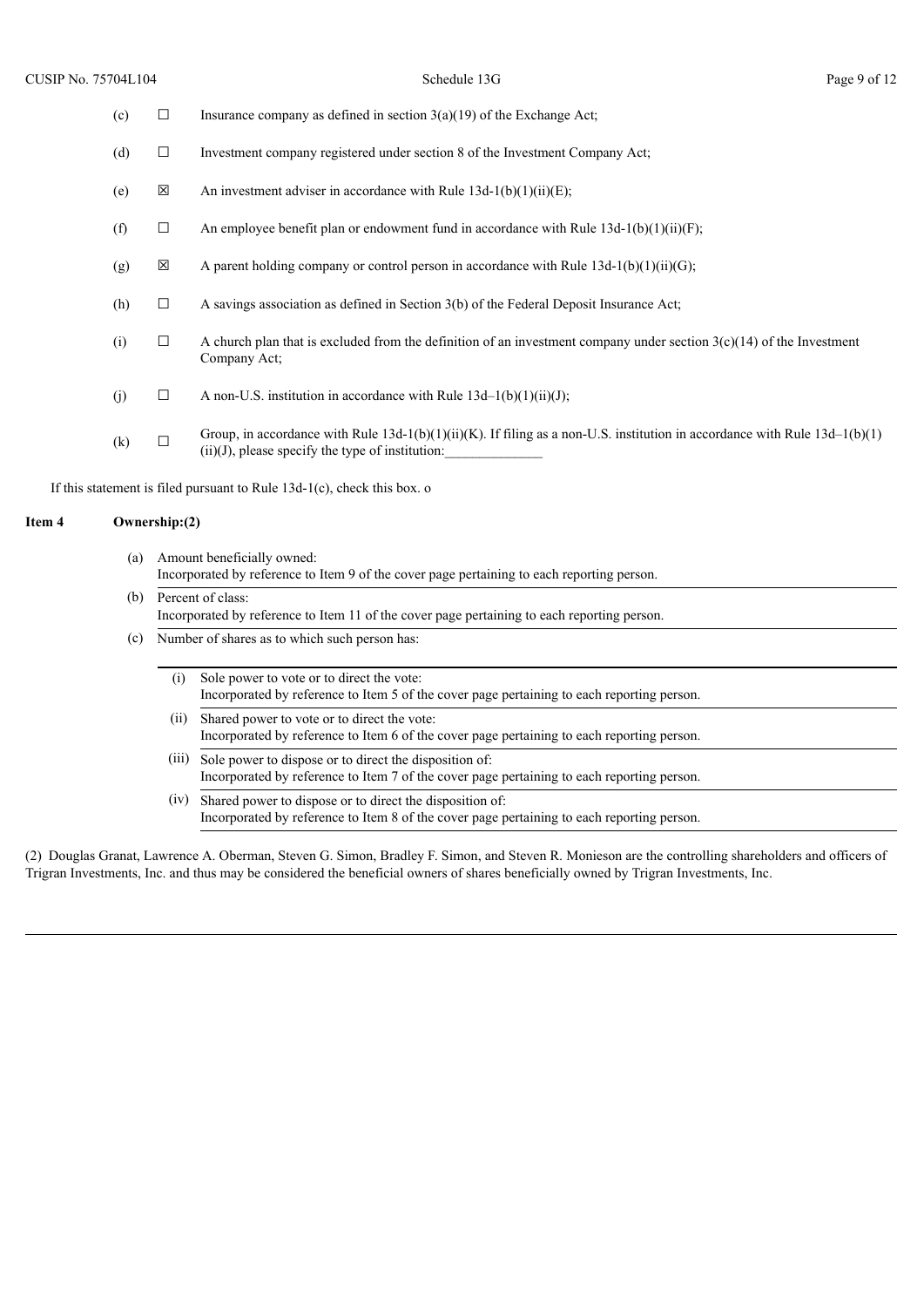#### **Item 5 Ownership of Five Percent or Less of a Class:**

Not Applicable.

#### **Item 6 Ownership of More than Five Percent on Behalf of Another Person:**

Owners of accounts managed by Trigran Investments, Inc. have or may have the right to receive or the power to direct the receipt of dividends from, or the proceeds from the sale of, securities held in their accounts. No such account has such power with respect to more than five percent of the class of securities to which this Schedule 13G relates.

#### Item 7 Identification and Classification of the Subsidiary Which Acquired the Security Being Reported on By the Parent Holding **Company:**

Not Applicable.

#### **Item 8 Identification and Classification of Members of the Group:**

Not Applicable.

**Item 9 Notice of Dissolution of Group:**

Not Applicable.

#### **Item 10 Certification:**

By signing below I certify that, to the best of my knowledge and belief, the securities referred to above were not acquired and are not held for the purpose of or with the effect of changing or influencing the control of the issuer of the securities and were not acquired and are not held in connection with or as a participant in any transaction having that purpose or effect.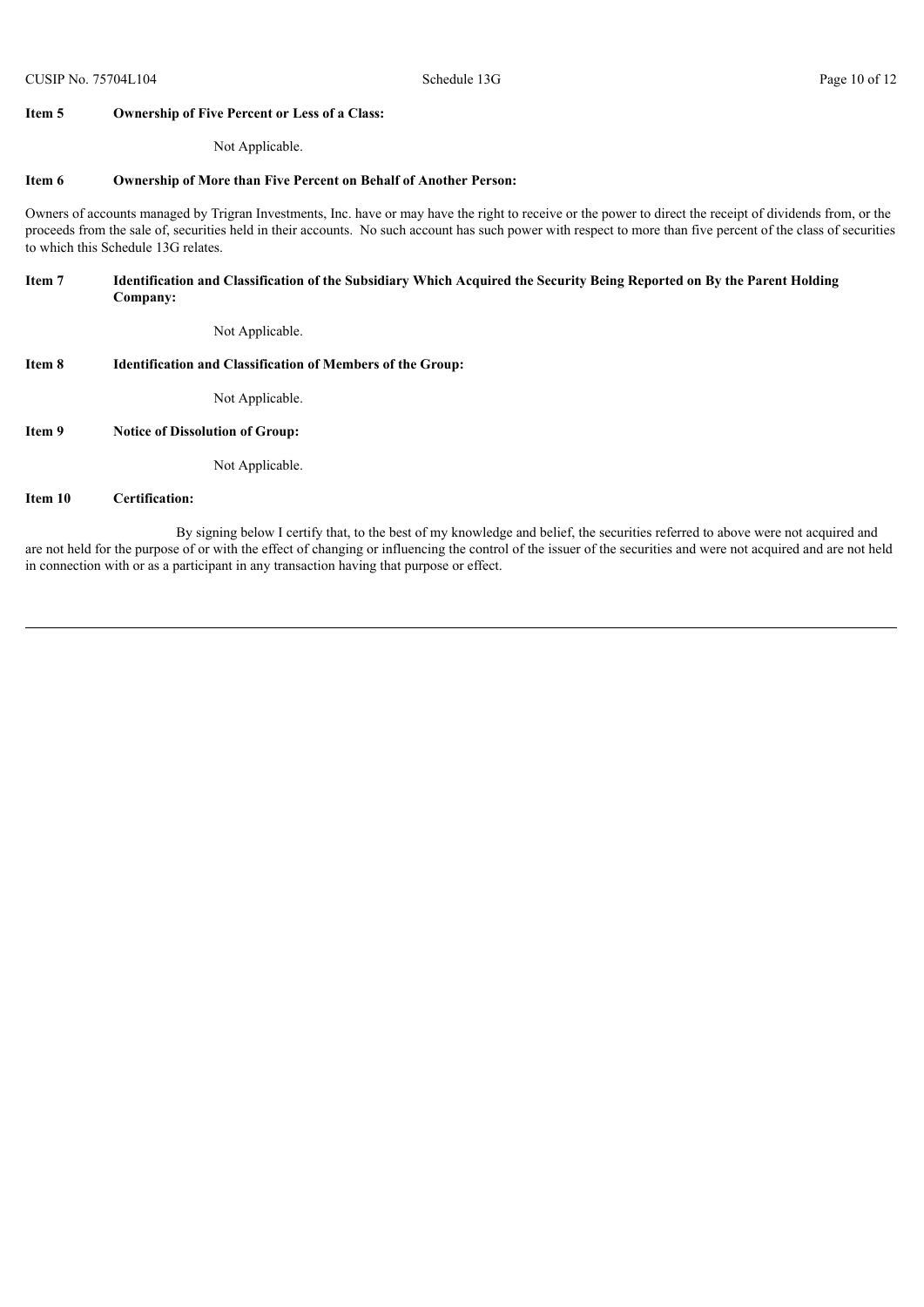After reasonable inquiry and to the best of its knowledge and belief, the undersigned Reporting Persons certify that the information set forth in this statement is true, complete, and correct.

Date: June 7, 2022

#### **TRIGRAN INVESTMENTS, INC.**

By: /s/ Lawrence A. Oberman Name: Lawrence A. Oberman Title: Executive Vice President

/s/ Douglas Granat

Douglas Granat

/s/ Lawrence A. Oberman Lawrence A. Oberman

/s/ Steven G. Simon Steven G. Simon

/s/ Bradley F. Simon Bradley F. Simon

/s/ Steven R. Monieson Steven R. Monieson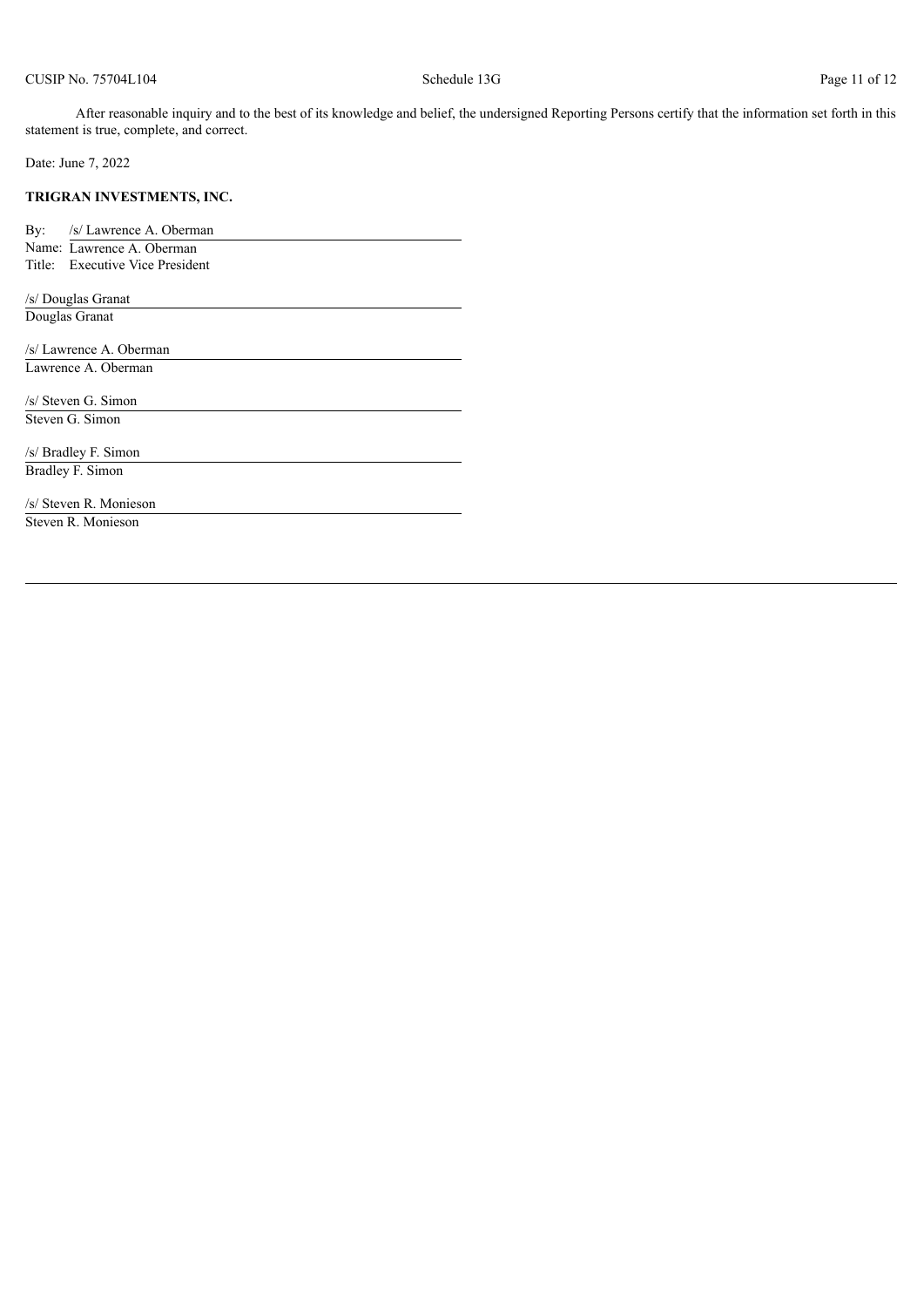## **INDEX TO EXHIBITS**

**EXHIBIT 1: Agreement to Make a Joint Filing 1**

**PAGE**